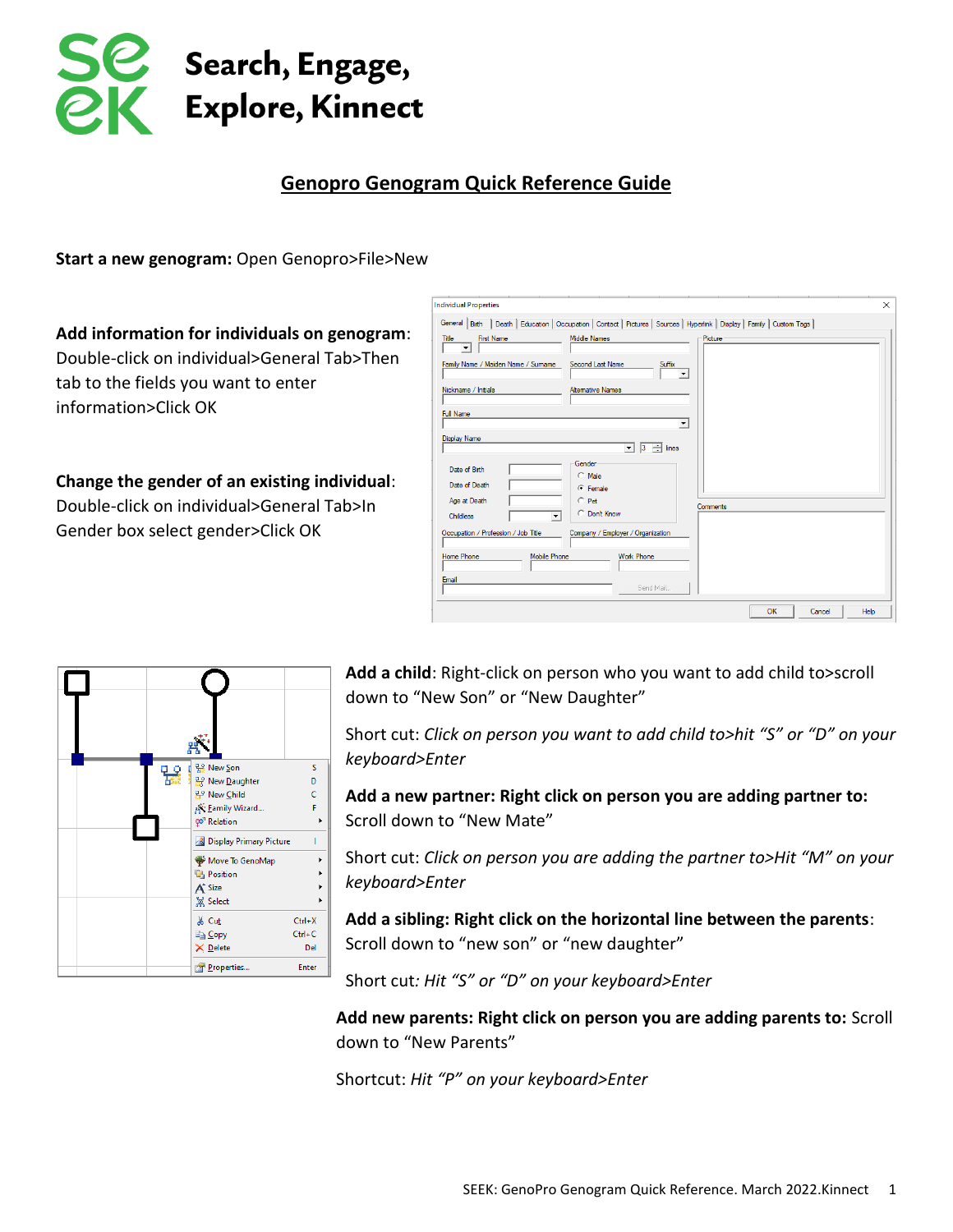**Show someone deceased when you do not have a Date of Death**: Right click on individual>scroll down to "Individuals Deceased".

Shortcut: *Click on the individual>Enter "X" on the keyboard* 

**Change the Display for your genogram:** From top toolbar chose "Display">Choose "Date of Birth and Date of Death" from the drop-down menu.

**Change display sizes for different generations:** Right Click on the individual>Choose "size">Select the size

**"Index" individuals (typically used for identifying either child and parents or kinship caregivers):** Click on the individual you wish to highlight or "index," and then click on the white-square-within-a-yellow-square icon located in the bottom right of the toolbar



**Stair-step multiple partners**: Right-click on individual that you want to add a mate to>Select "new mate." Left-click, hold, and drag the new mate out so their horizontal line is higher or lower than original mate. To create the reverse stair-step, make the closest mate's horizonal line the lowest "mate line." The child from each line can then be moved by left-clicking and dragging them out so the parental relationship is easily identified.

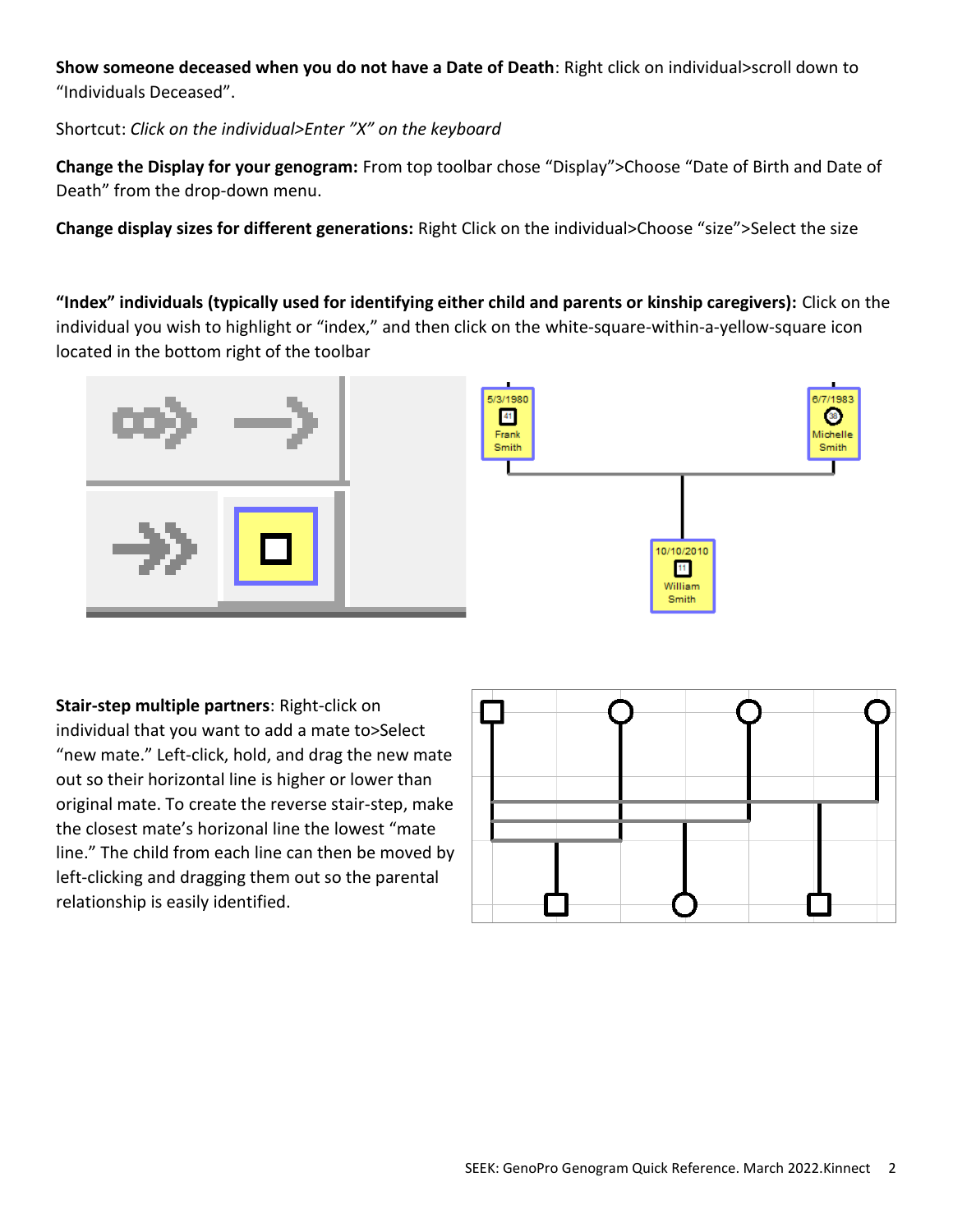**Show children in the care of others:** Click on the person who is the caregiver. Beside the "index" icon in the bottom right of the toolbar is a green double-arrow icon. Click on that icon, and then click on the child.





**Show complex relationships**: Right-click on the horizontal relationship line between two individuals, then scroll down to "Relation" to open up side bar of options



**Display adoptive parents/biological parents**: Right-click on the individual>Select "New Parents." A box will pop-up asking if you wish to add adoptive parents. Click "Yes." This will create a new set of parents off to the side.